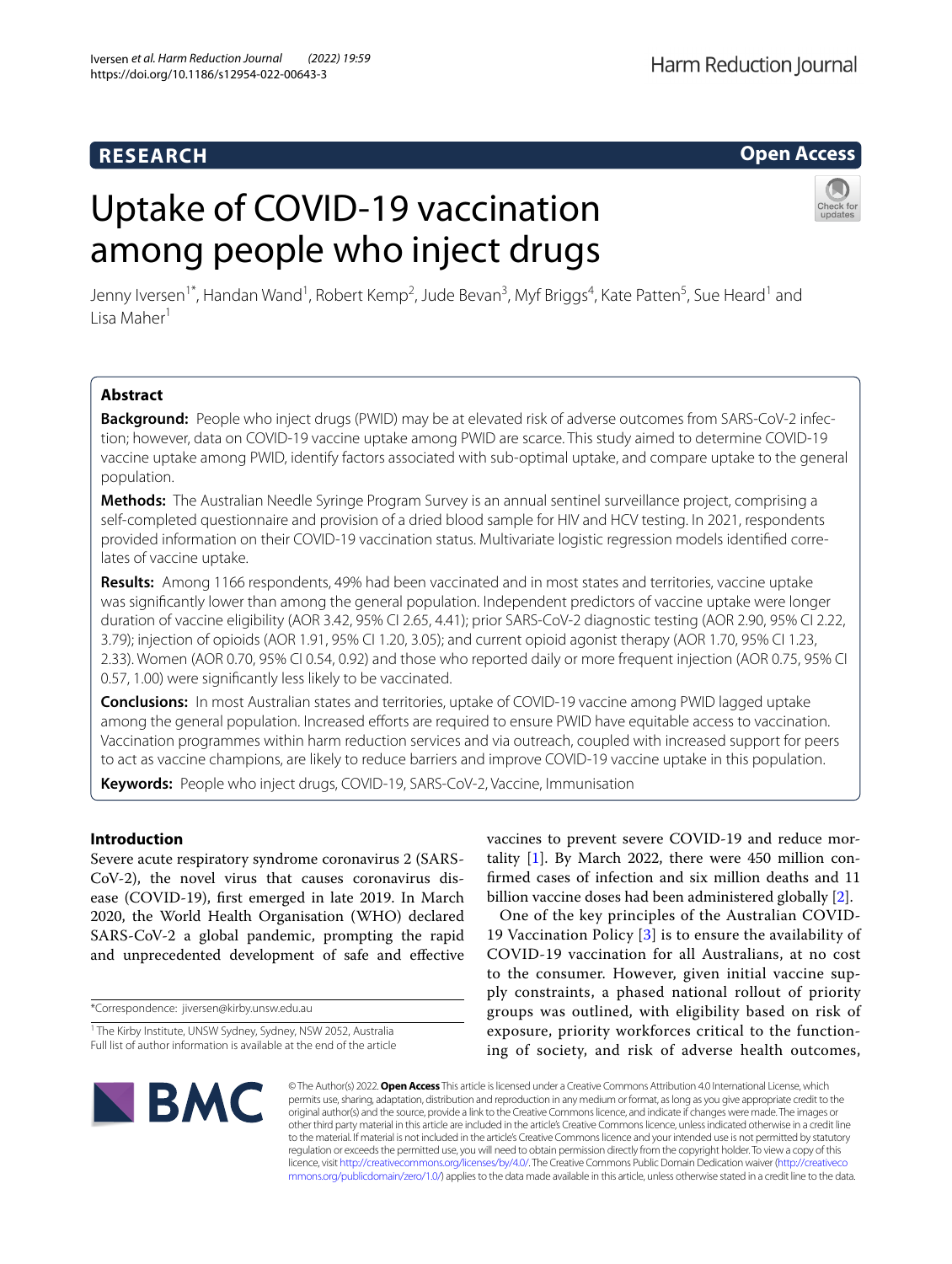including older people, those with underlying medical conditions, and Aboriginal and Torres Strait Islander people. As initial supply chain issues were ameliorated and vaccine eligibility relaxed, locations with capacity to administer vaccine were bought to scale, moving from hospital-based hubs and newly established respiratory clinics to general practitioners, community pharmacies, and special-purpose vaccination facilities such as state-run mass vaccination centres. On 30 August 2021, all Australians aged 16 years and over became eligible for vaccination, with eligibility extended to people aged 12–15 years in September 2021. Notwithstanding eligibility, administration of a vaccine dose generally required an individual to navigate the health system to book an appointment, typically using a complex web-based booking system [[4](#page-7-3)]. In order to increase vaccine uptake, particularly in locations with COVID-19 outbreaks, walk in and pop-up clinics (no appointment required) were implemented in a range of settings, along with the use of community leaders as vaccine champions to normalise uptake and overcome hesitancy [[4\]](#page-7-3).

People who inject drugs (PWID) may experience a range of underlying medical conditions, including respiratory, pulmonary, compromised immunity, or chronic liver disease, that place them at elevated risk of adverse outcomes from SARS-CoV-2 infection [[5](#page-7-4)[–9](#page-7-5)]. Further, people with substance use disorders have been found to be more likely to experience breakthrough SARS-CoV-2 infection following vaccination, due to high prevalence of comorbidities, as well as adverse socio-economic circumstances, such as housing instability and economic disadvantage [[10](#page-7-6)].

Although the World Health Organization (WHO) has stated that equitable access to vaccination is the key to ending the pandemic, PWID have lower uptake of influenza  $[11]$  $[11]$  $[11]$  and hepatitis B  $[12]$  $[12]$  $[12]$  immunisation than the general population [\[13\]](#page-7-9). PWID are typically under-represented in primary health care [[14](#page-7-10)], with access to COVID-19 vaccination likely to be constrained by concerns about stigma and discrimination [[15](#page-7-11)], costs associated with receipt of a vaccine  $[16]$  $[16]$  $[16]$ , including transportation  $[17]$  $[17]$ , the complexity of booking systems [[4](#page-7-3)], and a lack of trust in government, which has been demonstrated to be associated with vaccine hesitancy in this population [[18](#page-7-14)]. This study examined COVID-19 vaccine uptake among a large sample of PWID attending Australian needle syringe programmes (NSPs) in late 2021 and identified factors associated with vaccine uptake among this group.

## **Materials and methods Study population**

The Australian NSP Survey (ANSPS) is a sentinel surveillance project designed to monitor injection drug use, injection risk behaviour, and prevalence of HIV and hepatitis  $C$  virus (HCV) among PWID. The crosssectional survey, conducted annually in all states and territories in Australia since 1995, comprises a selfadministered questionnaire and provision of a dried blood spot for HIV and HCV testing. Respondents were recruited at selected NSP services, where they provided consent for voluntary and anonymous participation. The ANSPS methods are described in detail elsewhere [[19](#page-7-15)], and previous research has demonstrated that ANSPS samples are as representative of the broader population of PWID as practicable to obtain [[20](#page-8-0)]. Ethical approval for the ANSPS was provided by the Sydney Local Health District Ethics Review Committee (RPAH Zone) under the National Mutual Acceptance scheme (2019/ETHO7546), and the Tasmanian Health and Medical Human Research Ethics Committee (H0017666), with site-specifc and external entity approvals obtained for all participating sites.

#### **Study outcome**

In 2021, the ANSPS included a module to assess the impacts of the COVID-19 pandemic, including a question on COVID-19 vaccine uptake. Specifcally, respondents were asked if they had been vaccinated for COVID-19, with the following available responses: (a) Yes, one dose, (b) Yes, two doses, and (c) No doses. A follow-up question was "If yes, what was the vaccine?", with available responses: (a) AstraZeneca, (b) Pfizer, and (c) Don't know. As Australia was experiencing COVID-19 surges in 2021, a 2-week ANSPS implementation was staggered over diferent time periods nationally. Queensland implemented the ANSPS in mid-September; Northern Territory, Tasmania, and Western Australia implemented in mid-October; South Australia commenced implementation in late November; and the Australian Capital Territory, New South Wales, and Victoria implemented the ANSPS in December. At the time of the 2021 ANSPS implementation, two vaccines (Vaxzevria™ developed by AstraZeneca/University of Oxford and Comirnaty™ developed by BioNTech/Pfzer) were available in Australia, with both vaccines commonly referred to by the name of the manufacturer. As per manufacturer recommended schedules and 2021 advice from the Australian Technical Advisory Group (ATAGI), at the time of 2021 ANSPS implementation, one dose of either vaccine was considered partial vaccination, while two doses were considered full vaccination [[21\]](#page-8-1).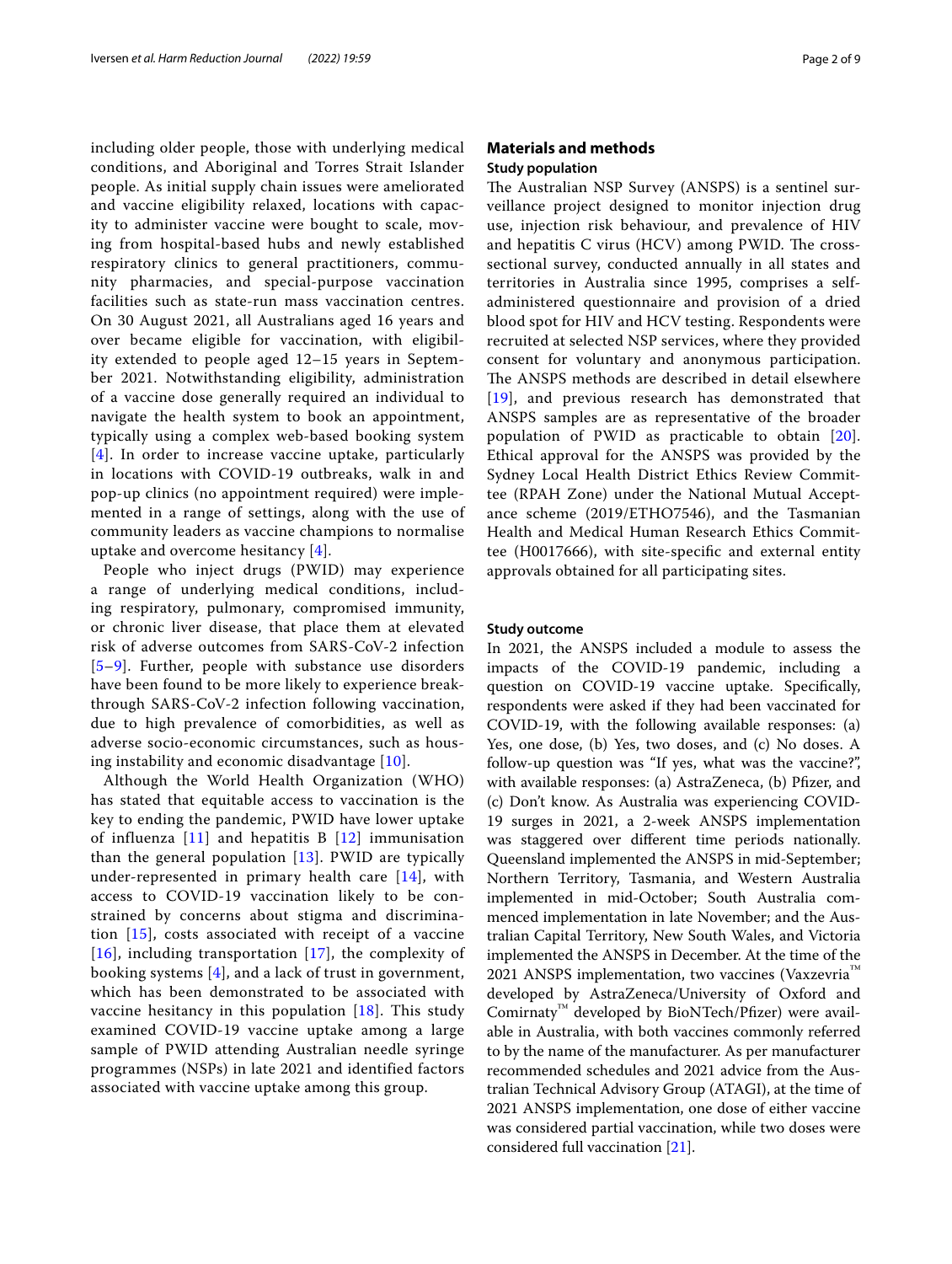#### **Statistical analysis**

Vaccinated PWID (one or two doses) were assessed as the proportion of total respondents after excluding those who did not answer the question on vaccine uptake and respondents where the date of vaccine eligibility could not be determined. Data on the proportion of the general population who had received one or two doses of vaccine (in each state and territory on the date that ANSPS implementation commenced) were obtained from the daily COVID-19 vaccination rollout updates provided by the Australian Government Department of Health [\[22\]](#page-8-2). Given the phased nature of Australia's vaccine rollout, which resulted in people becoming eligible for vaccination at diferent time points depending on their age, employment, underlying medical conditions, and Aboriginal and Torres Strait Islander background, a new variable was generated to determine duration of vaccine eligibility for each respondent. The number of days (divided by 30.5 to convert into months) respondents were eligible for vaccination was created by taking (a) the date of survey completion (using the frst date of ANSPS implementation in each jurisdiction) minus (b) the date each respondent became eligible for vaccination based on their age, Aboriginal and Torres Strait Island background, HIV serostatus, and the state or territory of residence, noting that most states and territories implemented phased vaccine rollout that varied from the national timeline. It should also be noted that employment status and underlying medical conditions, other than HIV, may have resulted in vaccine eligibility at an earlier date, but these data were not collected. For this purpose, exposure to HCV was not included as an underlying medical condition as many people exposed to HCV clear the virus spontaneously or have cleared through treatment [\[23](#page-8-3)] and exposure to HCV has limited utility as a proxy for chronic liver disease.

Bivariate associations  $(p < 0.05)$  were examined using the Pearson's chi-square test. Logistic regression models were used to estimate crude and adjusted odds ratios (AOR) and 95% confdence intervals (95% CI) to identify factors associated with COVID-19 vaccine uptake (one or two doses). Factors hypothesised to be associated with vaccine uptake among PWID were assessed. Demographic characteristics included in the model were gender [\[24](#page-8-4)], sexual identity [\[25](#page-8-5)], age [\[26](#page-8-6)], Aboriginal and Torres Strait Island background [[27\]](#page-8-7), and language spoken at home by parents  $[4]$  $[4]$ . The following variables were also hypothesised to be associated with vaccine uptake: HIV and HCV antibody serostatus [\[28](#page-8-8), [29\]](#page-8-9), frequency of injection and drug last injected as a proxies for severity of substance use disorder and possible indicators of structural barriers to accessing health care [\[30\]](#page-8-10), and current opioid agonist therapy (OAT) and recent (past year) imprisonment given the potential for greater access to health professionals to facilitate vaccination in these settings. A history of COVID-19 testing [\[31](#page-8-11)] was also included in the model, as people who had a reason to test for COVID-19 may have had more incentive and/or greater access to vaccination. Duration of vaccine eligibility was also included in the model; however, age was excluded due to confounding. All variables associated with the outcome at  $p < 0.10$  in bivariate analyses were considered in multivariable logistic regression models using a backwards stepwise approach. Factors were sequentially eliminated according to the result of a likelihood ratio test. All analyses were conducted using STATA software version 14.2 (Stata Corporation, College Station, TX, USA).

# **Results**

#### **Sample characteristics**

Among 1474 ANSPS respondents in 2021, *n*=240 (16%) did not answer the COVID-19 vaccine question and were excluded. A further 68 respondents (5%) were excluded who did not report whether they had an Aboriginal and Torres Strait Island background or not (*n*=61) or report their age  $(n=7)$ , and the date of vaccine eligibility could not be determined. There was no significant difference in the COVID-19 vaccination status of respondents excluded because date of vaccine eligibility could not be determined and those retained in the dataset  $(p=0.616)$ . Among the 1166 respondents retained, almost two-thirds (62%) were male, the majority (81%) identifed as heterosexual, the median age was 44 years (interquartile range [IQR] 37–50 years), and one in four (25%) identifed as Aboriginal and Torres Strait Islander people (Table [1](#page-3-0)). A minority (3%) of respondents reported that their parents spoke a language other than English at home. Half of respondents (51%) reported last injecting methamphetamine, while 39% reported last injecting an opioid, including 22% who reported last injecting heroin. Ten per cent of respondents (*n*=111) reported injecting other drugs at their last injection, including injection of multiple drugs  $(n=61)$ , cocaine  $(n=6)$ , and performance- and image-enhancing drugs (*n*=34). One in ten respondents (12%) reported they had not injected in the previous month, while the remaining respondents were evenly distributed between those who injected daily or more frequently (44%) and those who injected less than daily (42%). One in four respondents (26%) reported they were currently receiving OAT, one in ten (10%) had been in prison in the last 12 months, and one in three (36%) reported having had a diagnostic test for SARS-CoV-2 infection. One in three (34%) respondents had been exposed to HCV, while a minority (1.6%) were living with HIV. Among those who had been tested for SARS-CoV-2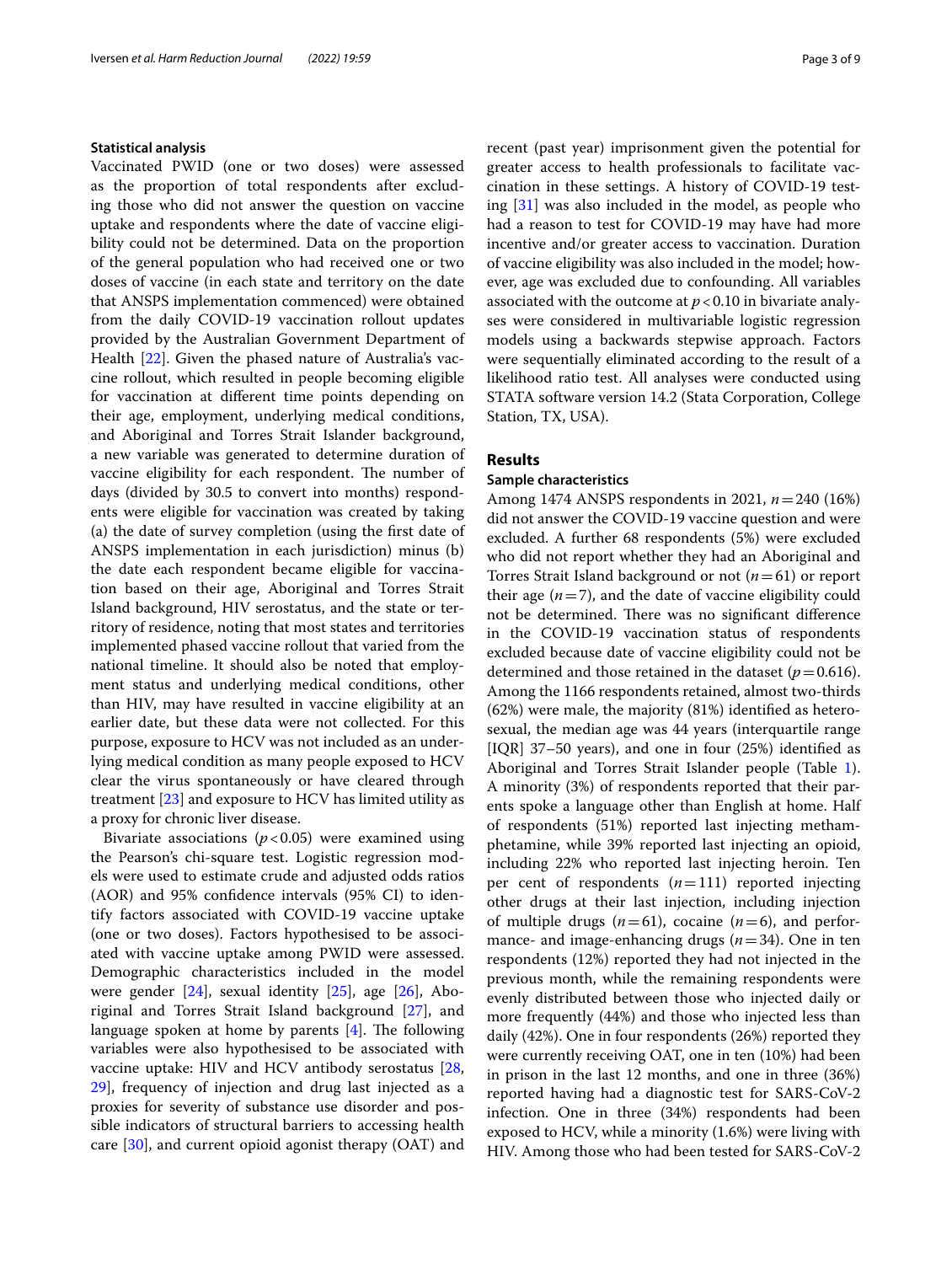| <b>Characteristics</b>                | <b>Total sample</b><br>$(n=1166)$ | No doses ( $n = 598$ ) | One dose $(n=219)$ | Two doses<br>$(n=349)$ |
|---------------------------------------|-----------------------------------|------------------------|--------------------|------------------------|
| Gender                                |                                   |                        |                    |                        |
| Male                                  | 726 (62)                          | 352 (48)               | 147 (20)           | 227 (31)               |
| Female                                | 422 (36)                          | 236 (56)               | 70 (17)            | 116(27)                |
| Sexual orientation                    |                                   |                        |                    |                        |
| Heterosexual                          | 946 (81)                          | 485 (51)               | 181 (19)           | 280 (30)               |
| Bisexual                              | 127(11)                           | 71 (56)                | 21(17)             | 35 (28)                |
| Gay/lesbian                           | 56(5)                             | 20 (36)                | 8(14)              | 28 (50)                |
| Age                                   |                                   |                        |                    |                        |
| <40 years                             | 393 (34)                          | 243 (62)               | 58 (15)            | 92(23)                 |
| 40-49 years                           | 429 (37)                          | 229 (53)               | 86 (20)            | 114(27)                |
| $50 +$ year                           | 344 (30)                          | 126(37)                | 75 (22)            | 143 (42)               |
| Aboriginal and Torres Strait Islander |                                   |                        |                    |                        |
| No                                    | 870 (75)                          | 447 (51)               | 161 (19)           | 262 (30)               |
| Yes                                   | 296 (25)                          | 151(51)                | 58 (20)            | 87 (29)                |
| Parents language at home              |                                   |                        |                    |                        |
| Not English                           | 40(3)                             | 20(50)                 | 8(20)              | 12(30)                 |
| English                               | 1118 (96)                         | 574 (51)               | 209 (19)           | 335 (30)               |
| Frequency of injection                |                                   |                        |                    |                        |
| Less than daily                       | 487 (42)                          | 236 (48)               | 105 (22)           | 146 (30)               |
| Daily                                 | 517 (44)                          | 282 (55)               | 87 (17)            | 148 (29)               |
| No injection last month               | 147(13)                           | 68 (46)                | 25 (17)            | 54 (37)                |
| Drug last injected                    |                                   |                        |                    |                        |
| Other drugs                           | 111 (10)                          | 69 (62)                | 17(15)             | 25(23)                 |
| Methamphetamine                       | 599 (51)                          | 323 (54)               | 109 (18)           | 167 (28)               |
| Heroin/other opioids                  | 452 (39)                          | 202 (44)               | 93 (21)            | 157 (35)               |
| Current OAT                           |                                   |                        |                    |                        |
| No                                    | 862 (74)                          | 479 (56)               | 153 (18)           | 230 (27)               |
| Yes                                   | 304 (26)                          | 119 (39)               | 66 (22)            | 119 (39)               |
| Imprisonment                          |                                   |                        |                    |                        |
| No                                    | 1013 (87)                         | 516 (51)               | 189 (19)           | 308 (30)               |
| Yes                                   | 120(10)                           | 60 (50)                | 25(21)             | 35 (29)                |
| SARS-CoV-2 diagnostic test            |                                   |                        |                    |                        |
| No                                    | 747 (64)                          |                        | 122(16)            | 168 (22)               |
| Yes                                   |                                   | 457 (61)               |                    | 181 (43)               |
|                                       | 419 (36)                          | 141 (34)               | 97 (23)            |                        |
| HIV status                            |                                   |                        |                    |                        |
| Negative                              | 1112 (95)                         | 577 (52)               | 209 (19)           | 326 (29)               |
| Positive                              | 19(2)                             | 3(16)                  | 4(21)              | 12(63)                 |
| Hepatitis C antibody status           |                                   |                        |                    |                        |
| Negative                              | 738 (63)                          | 371 (50)               | 132 (18)           | 235 (32)               |
| Positive                              | 393 (34)                          | 207 (53)               | 81 (21)            | 105 (27)               |
| Duration of eligibility               |                                   |                        |                    |                        |
| $\leq$ 4.0 months                     | 604 (52)                          | 403 (66)               | 106 (18)           | 95 (16)                |
| >4.0 months                           | 562 (48)                          | 195 (35)               | 113 (20)           | 254 (45)               |

# <span id="page-3-0"></span>**Table 1** Number of COVID-19 vaccine doses received among ANSPS respondents in 2021

infection, a minority ( $n=16$ , 4%) self-reported a positive result, equating to an overall self-reported SARS-CoV-2 prevalence of 1%.

# **COVID‑19 vaccine uptake**

All respondents were eligible for COVID-19 vaccination at the time of the study. The median duration of vaccine eligibility was 4.0 months (123 days of eligibility, IQR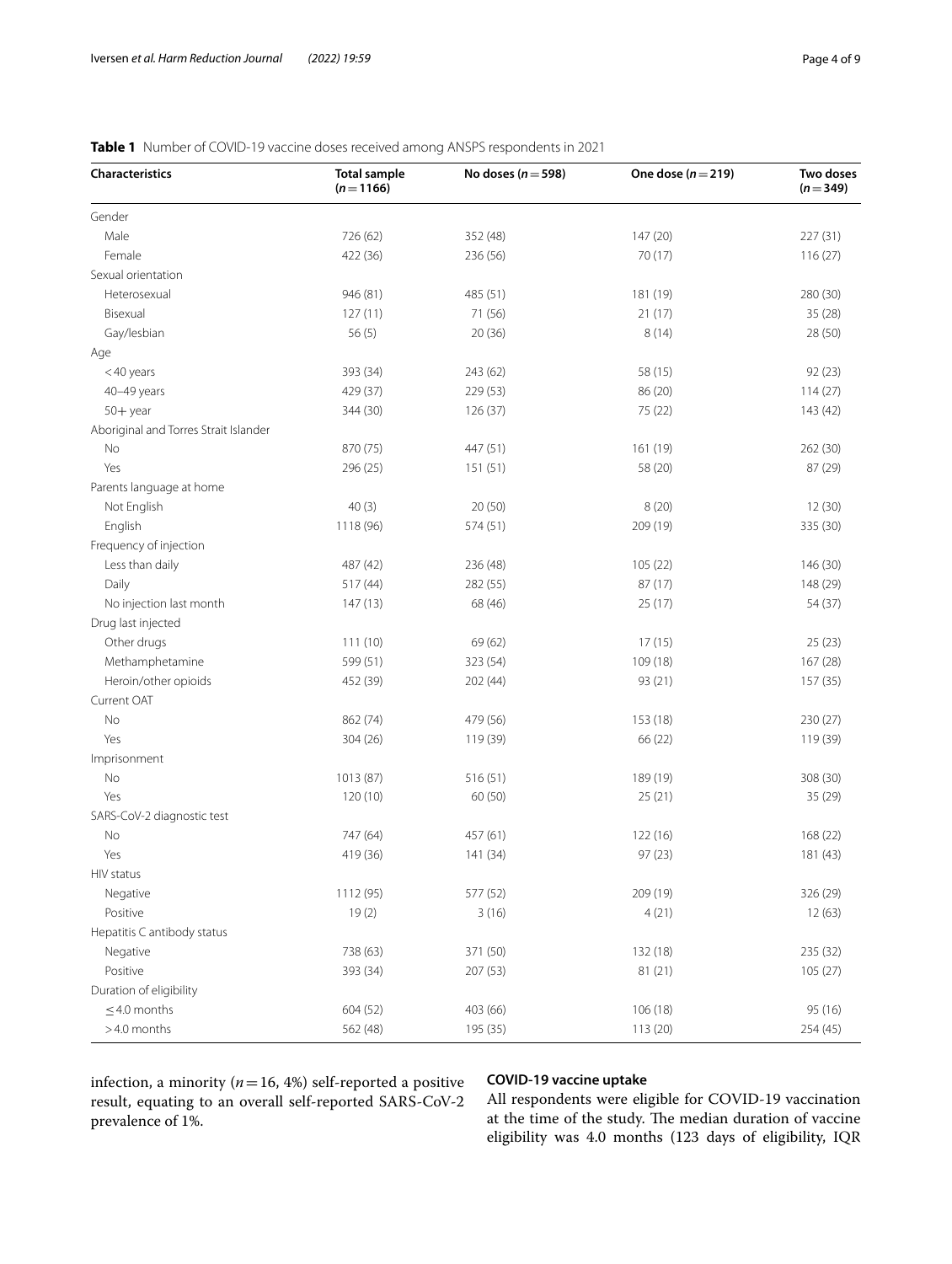97–161 days). Just over half of respondents (51%) had not been vaccinated, while 19% of respondents reported receiving one dose and 30% reported receiving two doses. Among those who had been vaccinated, half (52%) reported receiving Comirnaty™ (Pfzer) and 23% reported receiving Vaxzevria™ (AstraZeneca), while the remaining 25% either did not know which vaccine they had received (4%) or did not answer the question on the type of vaccine received (21%). Among those who reported the vaccine type, people who had received Comirnaty™ were more likely to have received two doses than those who reported receiving Vaxzevria™ (65% vs. 54%, respectively,  $p = 0.036$ .

Table [2](#page-4-0) shows the proportion of PWID who had received any (one or two doses) COVID-19 vaccine compared to uptake among the general population eligible for vaccination in each state and territory on the frst day of ANSPS implementation. COVID-19 vaccination among PWID (one or two doses) was significantly lower than among the general population in all states and territories, except the Northern Territory and New South Wales, noting that the New South Wales and Victorian samples were atypically small due to COVID-19 outbreaks that prevented several sentinel sites from participating in the ANSPS in 2021.

In unadjusted analysis (Table [3\)](#page-5-0), factors significantly associated with COVID-19 vaccine uptake were gender, age, HIV positive serostatus, drug last injected, current engagement with OAT, a prior diagnostic test for SARS-CoV-2 infection, and duration of vaccine eligibility. In adjusted analysis, longer duration of vaccine eligibility (adjusted odds ratio [AOR] 3.42, 95% confdence interval [CI] 2.65, 4.41,  $p < 0.001$ ) and having had a prior SARS-CoV-2 diagnostic test (AOR 2.90, 95% CI 2.22, 3.79,  $p < 0.001$ ) were the strongest predictors of vaccine uptake. People who last injected opioids (AOR 1.91, 95% CI 1.20, 3.05,  $p = 0.007$ ) were significantly more likely to have been vaccinated than those who injected multiple or other drugs, while people currently receiving OAT were also signifcantly more likely to have been vaccinated than those not currently on OAT (AOR 1.70, 95% CI 1.23, 2.33,  $p=0.001$ ). Conversely, women were signifcantly less likely to have been vaccinated compared to men (AOR 0.70, 95% CI 0.54, 0.92, *p*=0.009) and people who injected daily or more frequently were also signifcantly less likely to have been vaccinated compared to those who injected less than daily (AOR 0.75, 95% CI 0.57, 1.00,  $p = 0.042$ ).

### **Discussion**

Less than half our community sample of PWID had received at least one dose of COVID-19 vaccine, with COVID-19 vaccination signifcantly lower among PWID than among the general community in most Australian states and territories. Vaccine hesitancy among PWID has been documented, with fear of side effects and vaccine safety concerns frequently reported [[11,](#page-7-7) [32,](#page-8-12) [33](#page-8-13)]. Nonetheless, it is important to distinguish between vaccine hesitancy and barriers to access [[4\]](#page-7-3). While only one in two Australian PWID in our study had been vaccinated, uptake was higher than elsewhere, with only 9% of PWID having received at least one dose of COVID-19 vaccine in the US–Mexico border region by September 2021 [\[29](#page-8-9)]. However, unlike Australia, where only 1% of our sample self-reported having had SARS-CoV-2 infection, in the Strathdee et al. (2021) study of 386 PWID, SARS-CoV-2 seroprevalence was 36% and people with recent infection may have delayed vaccination in that setting. No other reports of vaccine uptake among PWID were identifed in the literature globally, suggesting that this sub-population has been largely overlooked [\[7](#page-7-16), [34\]](#page-8-14).

<span id="page-4-0"></span>**Table 2** COVID-19 vaccine uptake (%) among ANSPS respondents and among the eligible general population in Australia on the date the 2021 ANSPS commenced, by state and territory

| State/territory                   | <b>ANSPS</b><br>commencement<br>date | <b>ANSPS respondents</b> |                               |                                 |                                 | Eligible general population <sup>#</sup> |                                |
|-----------------------------------|--------------------------------------|--------------------------|-------------------------------|---------------------------------|---------------------------------|------------------------------------------|--------------------------------|
|                                   |                                      | N                        | Median days<br>eligible (IQR) | Per cent 1st dose<br>% (95% CI) | Per cent 2nd dose<br>% (95% CI) | dose                                     | Per cent 1st Per cent 2nd dose |
| Oueensland                        | 13 Sept 2021                         | 331                      | $97(14 - 133)$                | 30(25, 35)                      | 14(11, 18)                      | 57                                       | 39                             |
| Northern Territory                | 11 Oct 2021                          | 36                       | 133 (133-161)                 | 64 (46, 79)                     | 50(33, 67)                      | 69                                       | 57                             |
| Tasmania                          |                                      | 76                       | 133 (88-161)                  | 58 (46, 69)                     | 38 (27, 50)                     | 81                                       | 65                             |
| Western Australia                 |                                      | 389                      | 123 (123-123)                 | 43 (38, 48)                     | 23(19, 27)                      | 71                                       | 53                             |
| South Australia                   | 1 Nov 2021                           | 170                      | 146 (146-182)                 | 52 (44, 59)                     | 28 (21, 34)                     | 82                                       | 67                             |
| Australian Capi-<br>tal Territory | 7 Dec 2021                           | 91                       | 187 (126-218)                 | 87 (78, 93)                     | 76 (66, 84)                     | > 95                                     | >95%                           |
| New South Wales                   |                                      | 35                       | 204 (204-218)                 | $100 (-, -)$                    | 77 (60, 90)                     | 95                                       | 93                             |
| Victoria                          | 13 Dec 2021                          | 38                       | 199 (199-224)                 | 82 (66, 92)                     | 58 (41, 74)                     | 94                                       | 92                             |

# COVID-19 vaccination rollout updates provided by the Australian Government Department of Health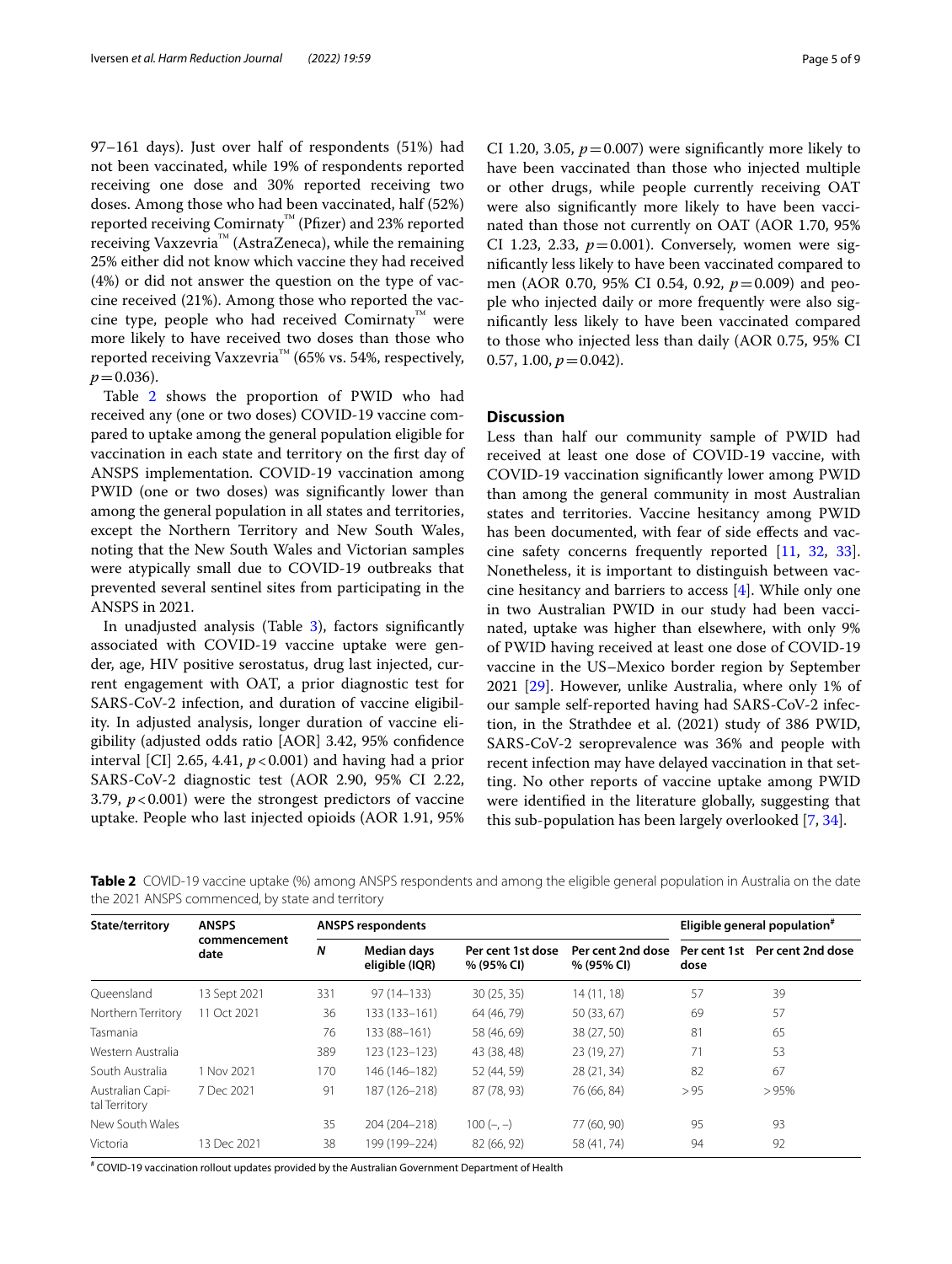# <span id="page-5-0"></span>**Table 3** Factors associated with COVID-19 vaccine uptake among ANSPS respondents in 2021

| <b>Characteristics</b>                | Univariable analysis              | Multivariable analysis |                                              |         |
|---------------------------------------|-----------------------------------|------------------------|----------------------------------------------|---------|
|                                       | Unadjusted odds ratio (95%<br>CI) | p value                | Adjusted <sup>§</sup> odds ratio (95%<br>CI) | p value |
| Gender                                |                                   |                        |                                              |         |
| Male                                  | 1                                 |                        | 1                                            |         |
| Female                                | 0.75 (0.59, 0.95)                 | 0.017                  | 0.70(0.54, 0.92)                             | 0.009   |
| Sexual orientation                    |                                   |                        |                                              |         |
| Heterosexual                          | $\mathbf{1}$                      |                        | $\mathbf{1}$                                 |         |
| Bisexual                              | 0.82 (0.57, 1.120)                | 0.310                  | 0.88(0.58, 1.34)                             | 0.543   |
| Gay/lesbian                           | 1.19 (0.77, 1.84)                 | 0.421                  | 1.16 (0.72, 1.87)                            | 0.532   |
| Age                                   |                                   |                        |                                              |         |
| <40 years                             | $\mathbf{1}$                      |                        | $\mathbf{1}$                                 |         |
| 40-49 years                           | 1.41 (1.07, 1.87)                 | 0.014                  | 1.18 (0.87, 1.61)                            | 0.295   |
| $50 +$ year                           | 2.80 (2.07, 3.78)                 | < 0.001                | 1.12 (0.75, 1.67)                            | 0.592   |
| Aboriginal and Torres Strait Islander |                                   |                        |                                              |         |
| No                                    | $\mathbf{1}$                      |                        | 1                                            |         |
| Yes                                   | 1.01 (0.78, 1.32)                 | 0.913                  | 1.10 (0.81, 1.46)                            | 0.586   |
| Parents language at home              |                                   |                        |                                              |         |
| Not English                           | $\mathbf{1}$                      |                        | 1                                            |         |
| English                               | 0.95 (0.53, 1.69)                 | 0.856                  | 0.87 (0.46. 1.64)                            | 0.670   |
| Frequency of injection                |                                   |                        |                                              |         |
| Less than daily                       | $\mathbf{1}$                      |                        | 1                                            |         |
| Daily                                 | 0.78(0.61, 1.00)                  | 0.054                  | 0.75(0.57, 1.00)                             | 0.042   |
| No injection last month               | 0.96 (0.68, 1.38)                 | 0.839                  | 1.01 (0.68, 1.50)                            | 0.972   |
| Drug last injected                    |                                   |                        |                                              |         |
| Other drugs (ref)                     | $\mathbf{1}$                      |                        | 1                                            |         |
| Methamphetamine                       | 1.49 (0.98, 2.24)                 | 0.060                  | 1.57 (1.00, 2.50)                            | 0.052   |
| Heroin/other opioids                  | 2.15 (1.41, 3.28)                 | < 0.001                | 1.91 (1.20, 3.05)                            | 0.007   |
| Current OAT                           |                                   |                        |                                              |         |
| No                                    | $\mathbf{1}$                      |                        | 1                                            |         |
| Yes                                   | 1.94 (1.49, 2.54)                 | < 0.001                | 1.70 (1.23, 2.33)                            | 0.001   |
| Imprisonment                          |                                   |                        |                                              |         |
| No                                    | $\mathbf{1}$                      |                        | 1                                            |         |
| Yes                                   | 1.06 (0.73, 1.55)                 | 0.766                  | 1.34 (0.88, 2.05)                            | 0.172   |
| SARS-CoV-2 diagnostic test            |                                   |                        |                                              |         |
| No                                    | $\mathbf{1}$                      |                        | 1                                            |         |
| Yes                                   | 3.11 (2.42, 4.00)                 | < 0.001                | 2.90 (2.22, 3.79)                            | < 0.001 |
| HIV status                            |                                   |                        |                                              |         |
| Negative                              | $\mathbf{1}$                      |                        | 1                                            |         |
| Positive                              | 5.75 (1.67, 19.85)                | 0.006                  | 2.96 (0.83, 10.52)                           | 0.100   |
| Hepatitis C antibody status           |                                   |                        |                                              |         |
| Negative                              | $\mathbf{1}$                      |                        | 1                                            |         |
| Positive                              | 0.91(0.71, 1.16)                  | 0.442                  | 1.01 (0.76, 1.33)                            | 0.967   |
| Duration of eligibility               |                                   |                        |                                              |         |
| $\leq$ 4.0 months                     | 1                                 |                        | 1                                            |         |
| >4.0 months                           | 3.77 (2.96, 4.81)                 | < 0.001                | 3.42 (2.65, 4.41)                            | < 0.001 |

 ${}^{\rm 6}$  Bolded odds ratios are from multivariable model which included six variables: gender, frequency of injection, drug last injected, current OAT, SARS-CoV-2 test, and duration of vaccine eligibility; all other odds ratios were adjusted for these six variables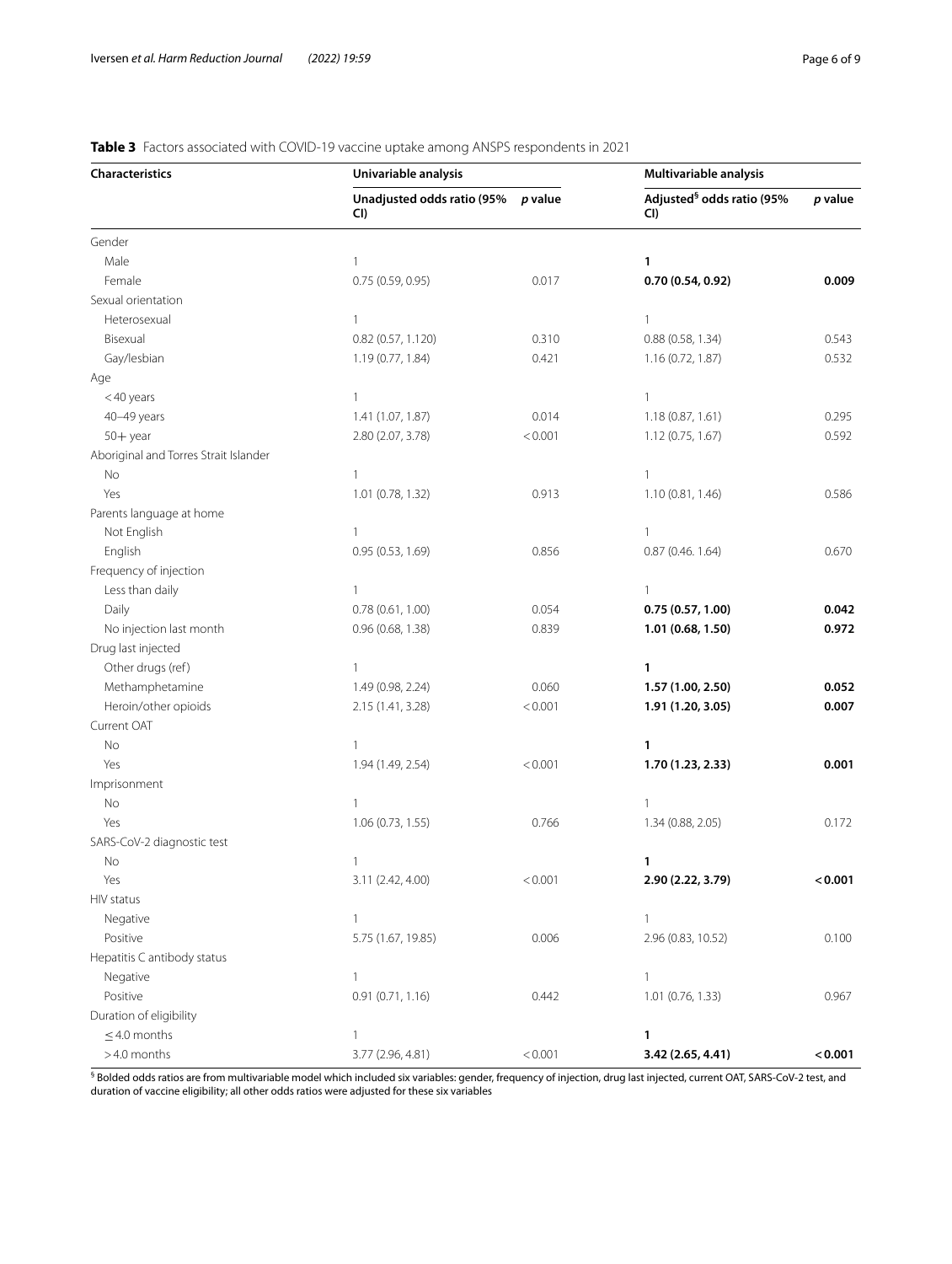Duration of vaccine eligibility and having had a diagnostic test for SARS-CoV-2 infection were associated with higher vaccine uptake. This suggests that PWID may be willing to be vaccinated given sufficient opportunity to do so, with vaccine appointments generally becoming more accessible over time as supply chain issues were addressed, wait lists declined, and walk-in, outreach, and pop-up clinics (where no appointment was required) were established. It also appears that PWID sufficiently concerned about possible exposure to warrant diagnostic testing may be more motivated to be vaccinated. This finding was also observed in the US–Mexico border region, where a similar proportion of PWID (32%) had received diagnostic testing for SARS-CoV-2 [[29\]](#page-8-9) and testing was associated with higher vaccine uptake [\[31](#page-8-11)]. Further, in a multicity comparative study conducted in the general population in the USA, UK, and Australia, knowing someone personally who had COVID-19 was positively associated with willingness to be vaccinated [[18\]](#page-7-14).

In our study, women who inject drugs were less likely to be vaccinated than their male counterparts. This is consistent with the literature on hypothetical vaccine hesitancy among the general population. Kaufman et al. (2021) reported that Australian women were less likely to accept a COVID-19 vaccine than men and that young women in particular reported concerns around pregnancy, breastfeeding, and fertility specifc to the COVID-19 vaccine. In another Australian study of attitudes towards vaccines and immunisation intent in the general population, there were no gender diferences in vaccine intentions for one's self or children in general (for example routine childhood vaccinations), but men indicated signifcantly higher intent to obtain the COVID-19 vaccine than women [[35](#page-8-15)].

The finding that people who reported receiving Comirnaty™ were more likely to have received two doses of vaccine than those who reported receiving Vaxzevria™ was expected and likely due to the shorter duration vaccine schedule for Comirnaty™ (3–6 weeks between dose one and two compared to 8–12 weeks for Vaxzevria™). Similarly, it was not unexpected that people currently engaged in OAT were signifcantly more likely to be vaccinated, likely due to health professionals providing accurate information, cautioning PWID about risks associated with severe COVID-19 disease, and facilitating access to vaccination in this setting [[5\]](#page-7-4). Despite high uptake of vaccination (84%) among people living with HIV, and a large efect in univariable analysis (OR 5.75, 95% CI 1.67–19.85), HIV status was limited by the small sample size and wide confdence intervals and was not signifcant in the multivariable model. PWID with a history of recent imprisonment had comparable vaccine

uptake to their non-incarcerated counterparts. This finding suggests that vaccine uptake among recently incarcerated PWID also lagged behind the general community at the time of 2021 ANSPS implementation. While this is of concern given the risk for clusters of SARS-CoV-2 infection to occur among people living in closed settings [\[36](#page-8-16)], Australian state and territory correctional facilities have implemented onsite COVID-19 vaccine programmes to support uptake among prison populations.

Although a lack of trust in government has been demonstrated to be associated with vaccine hesitancy, including in Australia [\[18](#page-7-14)], PWID typically have trusted relationships with harm reduction staf and peer-based organisations [\[37](#page-8-17)]. In the central Sydney area of New South Wales, where peer-based and government harm reduction services operated drop-in and/or outreach vaccination programmes for PWID and other key populations in the 6 months prior to implementation of the 2021 ANSPS, vaccine uptake in this small subsample was 100%, and three quarters of PWID had received two doses of vaccine. These results demonstrate that high vaccine uptake among PWID, at levels commensurate with uptake among the general population, can be achieved with concerted efforts, engagement of the peer-based workforce, and targeted outreach. Drop-in and outreach vaccination programmes have subsequently been established at harm reduction services, including peer-based services, in other Australian states and territories. These services, that aim to decrease barriers to vaccine uptake among PWID by reducing the potential for stigma and discrimination, removing additional transportation difficulties or costs, as well as bypassing appointment booking systems, are necessary to redress the lower vaccine uptake among PWID, particularly women and those who inject on a daily or more frequent basis and those with limited contact with health professionals.

Our study has some limitations. First, it is acknowledged that some people may have been eligible for vaccination at an earlier date due to employment as a critical worker or underlying medical conditions which we did not collect data on. Further, we were unable to determine vaccination status for all respondents. If the group with missing data avoided the COVID-19 vaccine question because they were unwilling to disclose their unvaccinated status, our study may have overestimated vaccine uptake among PWID. Although the ANSPS recruited respondents from all states and territories, the sample size was small in jurisdictions experiencing surges in COVID-19 infection in late 2021, particularly New South Wales and Victoria. Further, respondents were recruited from NSP services during the COVID-19 pandemic and do not represent PWID who do not or did not attend an NSP in late 2021. Lastly, data were self-reported and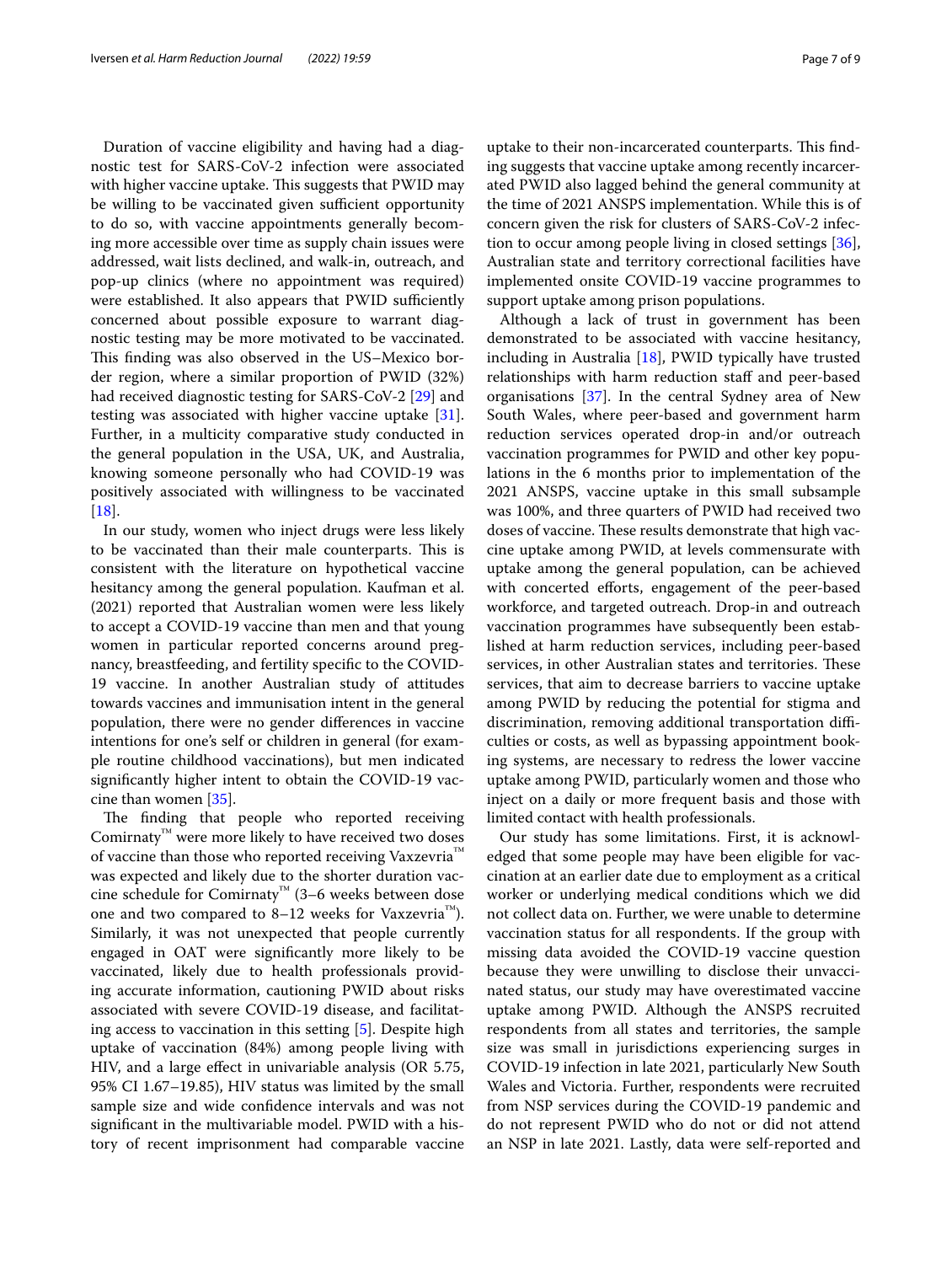may be subject to social desirability bias, although previous research has demonstrated acceptable reliability and validity of PWID self-report [[38\]](#page-8-18) and the self-completed nature of the ANSPS reduces social desirability bias [\[39](#page-8-19)].

# **Conclusions**

In most Australian states and territories, uptake of COVID-19 vaccine among PWID lags behind uptake among the general population. Concerted efforts are required to ensure PWID have access to vaccination, particularly women and those who inject daily or more frequently. Vaccination programmes within harm reduction services and via outreach, coupled with increased support for the peer-based workforce to act as vaccine champions, are strategies likely to reduce barriers and improve COVID-19 vaccine uptake among PWID.

#### **Abbreviations**

ANSPS: Australian Needle Syringe Program Survey; AOR: Adjusted odds ratio; CI: Confdence interval; HCV: Hepatitis C virus; HIV: Human immunodefciency virus; NSP: Needle syringe programme; OAT: Opioid agonist therapy; PWID: People who inject drugs; SARS-CoV-2: Severe acute respiratory syndrome coronavirus 2; WHO: World Health Organisation.

#### **Acknowledgements**

We would like to thank participants in the Australian NSP Survey in 2021. We would also like to acknowledge staff and managers at participating NSP services. LM is supported by an NHMRC Research Fellowship (#1154839).

#### **Author contributions**

JI, RK, JB, MB, KP, SH, and LM conceptualised the study. JI, RK, JB, MB, KP, SH, and LM coordinated data collection. JI and HW conducted analysis. JI, HW, RK, JB, MB, KP, SH, and LM contributed to writing and editing and approved the manuscript for publication. All authors read and approved the fnal manuscript.

#### **Funding**

The Australian NSP Survey is provided by the Australian Government Department of Health. The funding body had no role in preparation of this publication.

#### **Availability of data and materials**

The data analysed during the current study are not publicly available as Ethical Approval for the Australian NSP Survey does have a provision for data sharing. Please contact the corresponding author with any reasonable requests.

#### **Declarations**

#### **Ethics approval and consent to participate**

Ethical approval was provided by the Sydney Local Health District Ethics Review Committee (RPAH Zone) under the National Mutual Acceptance scheme (2019/ETHO7546), and the Tasmanian Health and Medical Human Research Ethics Committee (H0017666), with site-specifc and external entity approvals obtained for all participating sites.

#### **Consent for publication**

All authors consent to publication.

#### **Competing interests**

None of the authors have any competing interests to declare.

#### **Author details**

<sup>1</sup>The Kirby Institute, UNSW Sydney, Sydney, NSW 2052, Australia. <sup>2</sup>Queensland Health Department, Brisbane, Australia. <sup>3</sup>Western Australian Department

of Health, Perth, Australia. <sup>4</sup> Tasmanian Department of Health, Hobart, Australia.<br><sup>5</sup> New South Wales Ministry of Health, Sydney, Australia. <sup>5</sup>New South Wales Ministry of Health, Sydney, Australia.

Received: 6 April 2022 Accepted: 21 May 2022<br>Published online: 03 June 2022

#### **References**

- <span id="page-7-0"></span>Al-Amer R, Maneze D, Everett B, Montayre J, Villarosa AR, Dwekat E, et al. COVID-19 vaccination intention in the frst year of the pandemic: a systematic review. J Clin Nurs. 2022;31(1–2):62–86.
- <span id="page-7-1"></span>2. John Hopkins University. Coronavirus Resource Centre Baltimore. Maryland: Johns Hopkins University & Medicine; 2022. Available from [https://](https://coronavirus.jhu.edu) [coronavirus.jhu.edu](https://coronavirus.jhu.edu). Accessed 25 Mar 2022.
- <span id="page-7-2"></span>3. Australian Government Department of Health. Australian COVID-19 Vaccination Policy Canberra: Australian Government 2020. Available from [https://www.health.gov.au/resources/publications/covid-19-vaccination](https://www.health.gov.au/resources/publications/covid-19-vaccination-australian-covid-19-vaccination-policy)[australian-covid-19-vaccination-policy](https://www.health.gov.au/resources/publications/covid-19-vaccination-australian-covid-19-vaccination-policy), Accessed 8 Feb 2022.
- <span id="page-7-3"></span>4. Kaufman J, Tuckerman J, Danchin M. Overcoming COVID-19 vaccine hesitancy: can Australia reach the last 20%? Expert Rev Vaccines. 2021;21:1–3.
- <span id="page-7-4"></span>5. Dunlop A, Lokuge B, Masters D, Sequeira M, Saul P, Dunlop G, et al. Challenges in maintaining treatment services for people who use drugs during the COVID-19 pandemic. Harm Reduct J. 2020;17(1):26.
- 6. Wang QQ, Kaelber DC, Xu R, Volkow ND. COVID-19 risk and outcomes in patients with substance use disorders: analyses from electronic health records in the United States. Mol Psychiatry. 2021;26(1):30–9.
- <span id="page-7-16"></span>7. Iversen J, Peacock A, Price O, Byrne J, Dunlop A, Maher L. COVID-19 vaccination among people who inject drugs: leaving no one behind. Drug Alcohol Rev. 2021;40(4):517–20.
- 8. Carrico AW, Horvath KJ, Grov C, Moskowitz JT, Pahwa S, Pallikkuth S, et al. Double jeopardy: methamphetamine use and HIV as risk factors for COVID-19. AIDS Behav. 2020;24(11):3020–3.
- <span id="page-7-5"></span>9. Jacka BP, Phipps E, Marshall BDL. Drug use during a pandemic: convergent risk of novel coronavirus and invasive bacterial and viral infections among people who use drugs. Int J Drug Policy. 2020;83:102895.
- <span id="page-7-6"></span>10. Wang L, Wang Q, Davis PB, Volkow ND, Xu R. Increased risk for COVID-19 breakthrough infection in fully vaccinated patients with substance use disorders in the United States between December 2020 and August 2021. World Psychiatry. 2022;21(1):124–32.
- <span id="page-7-7"></span>11. Price O, Dietze P, Sullivan SG, Salom C, Peacock A. Uptake, barriers and correlates of infuenza vaccination among people who inject drugs in Australia. Drug Alcohol Depend. 2021;226:108882.
- <span id="page-7-8"></span>12. Topp L, Day CA, Wand H, Deacon RM, van Beek I, Haber PS, et al. A randomised controlled trial of fnancial incentives to increase hepatitis B vaccination completion among people who inject drugs in Australia. Prev Med. 2013;57(4):297–303.
- <span id="page-7-9"></span>13. Lasser KE, Kim TW, Alford DP, Cabral H, Saitz R, Samet JH. Is unhealthy substance use associated with failure to receive cancer screening and fu vaccination? A retrospective cross-sectional study. BMJ Open. 2011;1(1):e000046.
- <span id="page-7-10"></span>14. Celentano DD, Galai N, Sethi AK, Shah NG, Strathdee SA, Vlahov D, et al. Time to initiating highly active antiretroviral therapy among HIV-infected injection drug users. AIDS. 2001;15(13):1707–15.
- <span id="page-7-11"></span>15. Biancarelli DL, Biello KB, Childs E, Drainoni M, Salhaney P, Edeza A, et al. Strategies used by people who inject drugs to avoid stigma in healthcare settings. Drug Alcohol Depend. 2019;198:80–6.
- <span id="page-7-12"></span>16. Vasylyeva TI, Smyrnov P, Strathdee S, Friedman SR. Challenges posed by COVID-19 to people who inject drugs and lessons from other outbreaks. J Int AIDS Soc. 2020;23(7):e25583.
- <span id="page-7-13"></span>17. Islam MM, Topp L, Iversen J, Day C, Conigrave KM, Maher L. Healthcare utilisation and disclosure of injecting drug use among clients of Australia's needle and syringe programs. Aust N Z J Public Health. 2013;37(2):148–54.
- <span id="page-7-14"></span>18. Trent M, Seale H, Chughtai AA, Salmon D, MacIntyre CR. Trust in government, intention to vaccinate and COVID-19 vaccine hesitancy: a comparative survey of fve large cities in the United States, United Kingdom, and Australia. Vaccine. 2021;23:S0264-410X(21)00798-2.
- <span id="page-7-15"></span>19. Iversen J, Wand H, Topp L, Kaldor J, Maher L. Reduction in HCV incidence among injection drug users attending needle and syringe programs in Australia: a linkage study. Am J Public Health. 2013;103(8):1436–44.